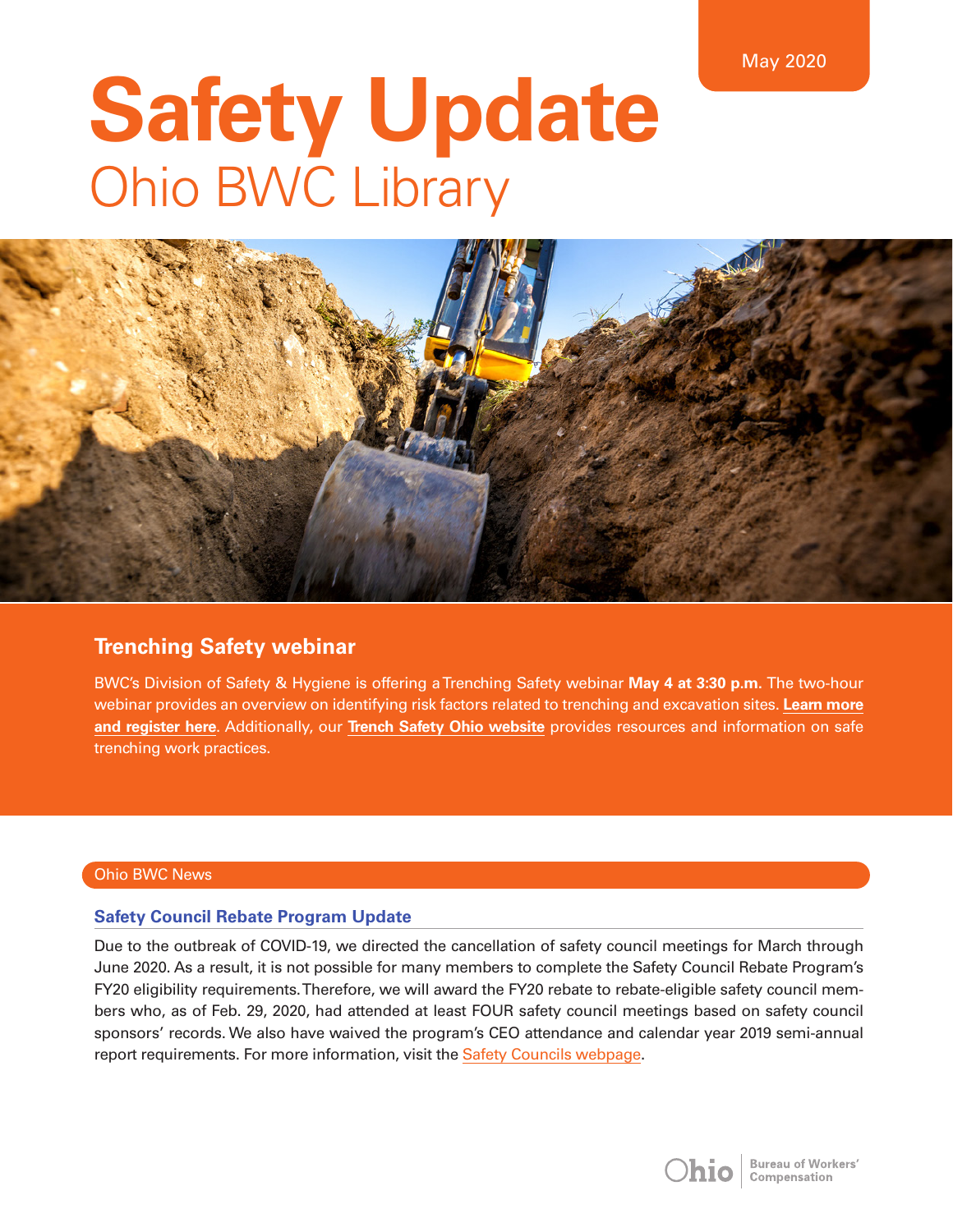#### OSHA News

# **New Occupational Safety and Health Administration (OSHA) Documents**

- **COVID-19 Guidance for Retail Workers**: This OSHA Alert lists safety tips to help protect retail workers from exposure to COVID-19. It is available in [English](https://www.osha.gov/Publications/OSHA3996.pdf) and [Spanish](https://www.osha.gov/Publications/OSHA3997.pdf).
- **COVID-19 Guidance for the Package Delivery Workforce**: This OSHA Alert lists safety tips to protect package delivery workers from exposure to COVID-19. It is available in [English](https://www.osha.gov/Publications/OSHA3998.pdf) and [Spanish](https://www.osha.gov/Publications/OSHA3999.pdf).
- **Ten Steps All Workplaces Can Take to Reduce Risk of Exposure to Coronavirus**: This OSHA safety poster highlights infection prevention measures all workplaces can take to protect workers from COVID-19. It is available in [English](https://www.osha.gov/Publications/OSHA3994.pdf) and [Spanish](https://www.osha.gov/Publications/OSHA3995.pdf).
- **Guidance on Preparing Workplaces for COVID-19**: This OSHA document is available in [English](https://www.osha.gov/Publications/OSHA3990.pdf) and [Spanish.](https://www.osha.gov/Publications/OSHA3992.pdf)

#### Other News

# **List of Disinfectants for Use Against SARS-CoV-2**

The U.S. Environmental Protection Agency has a [list of disinfectant products](https://www.epa.gov/pesticide-registration/list-n-disinfectants-use-against-sars-cov-2) that meet the criteria to disinfect against the virus that causes COVID-19. The list can be downloaded as a CSV or PDF file. It includes the product name, active ingredients, and the amount of time the surface should be treated.

#### NIOSH/CDC News

#### **Worker Health Charts**

[NIOSH Worker Health Charts](https://wwwn.cdc.gov/Niosh-whc/) on the National Institute for Occupational Safety and Health (NIOSH) website use worker data from NIOSH and the Bureau of Labor Statistics. Users can create charts to discover trends in workplace injuries, illness, and deaths. The data is broken out by exposures, health and safety behaviors, health status, and more.

#### **Health Hazard Evaluations**

NIOSH staff perform health hazard evaluations at businesses based on employee requests. Hazards reviewed can include chemicals, particulates, noise, radiation, biological agents, ergonomics, heat, and stress. Users can access reports from these evaluations, which include recommendations for abatement of hazards, on the NIOSH Health [Hazard Evaluations website](https://www.cdc.gov/niosh/hhe/default.html).

#### **Teleworking Safety**

Working safely from home is important. The federal website Telework.gov provides a [safety checklist](https://telework.gov/federal-community/telework-employees/safety-checklist/) for teleworking.

# **Virtual Reality and Safety Training**

This [article](https://www.safetyandhealthmagazine.com/articles/19440-virtual-reality-and-safety-training) from Safety+Health magazine describes benefits and concerns around the use of virtual reality in safety training. The benefits include better memory retention, the ability to train on equipment that is not typically available, and the ability to train on a dangerous piece of equipment before use in the real world. The concerns include actual physical hazards, motion sickness, and costs of equipment.